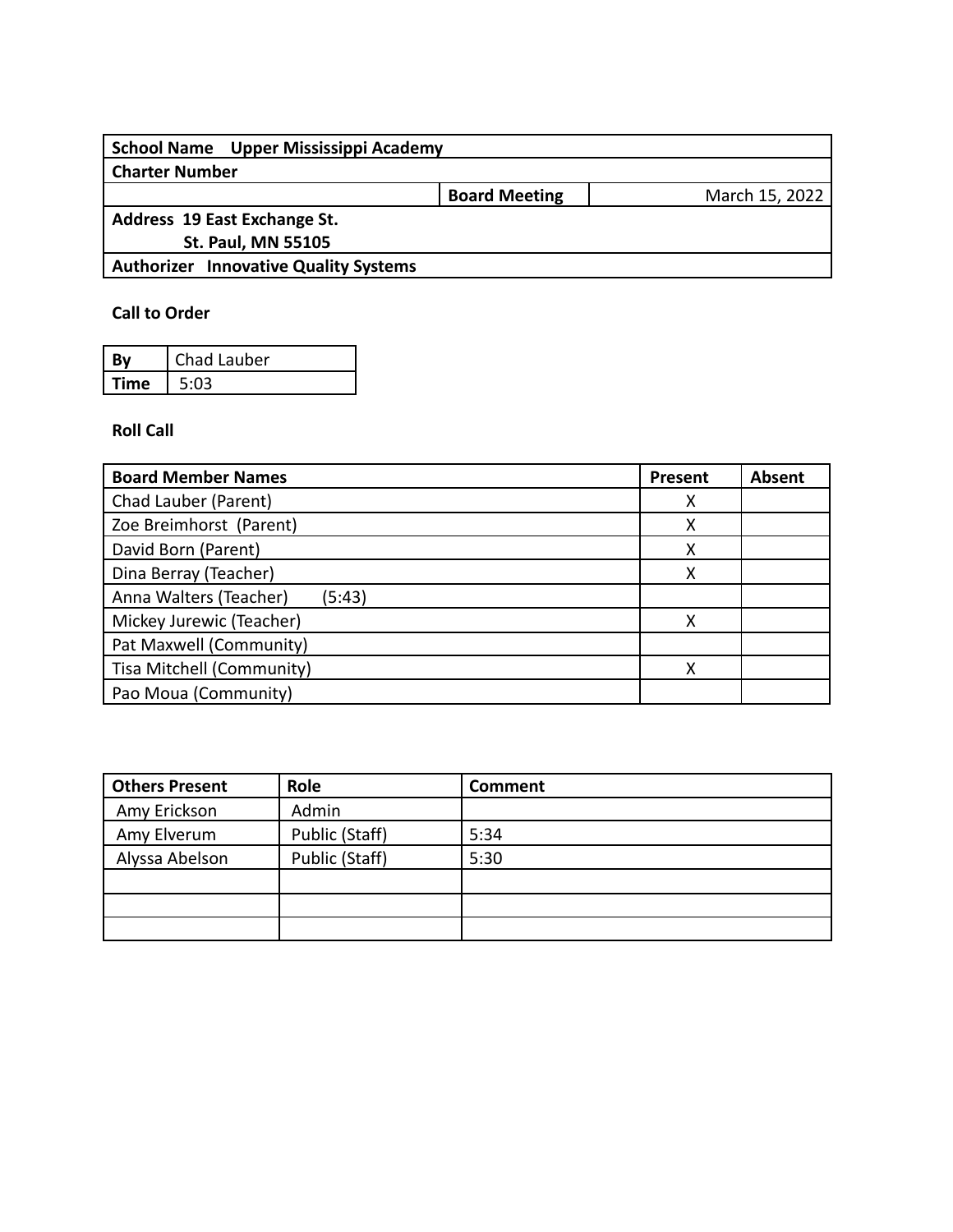| In the Matter of<br><b>Minutes of the Prior Meeting</b>          |  |        |     |     |                |  |  |
|------------------------------------------------------------------|--|--------|-----|-----|----------------|--|--|
| 2nd<br>Breimhorst<br><b>Motion to Approve</b><br>By<br>By Berray |  |        |     |     |                |  |  |
| <b>Vote</b>                                                      |  | Absent | Yea | Nay | <b>Abstain</b> |  |  |
| <b>Board Member</b>                                              |  |        |     |     |                |  |  |
| Chad Lauber (Parent)                                             |  |        | Χ   |     |                |  |  |
| Zoe Breimhorst (Parent)                                          |  |        | Χ   |     |                |  |  |
| David Born (Parent)                                              |  |        | X   |     |                |  |  |
| Dina Berray (Teacher)                                            |  |        | X   |     |                |  |  |
| Anna Walters (Teacher)                                           |  |        |     |     |                |  |  |
| Mickey Jurewicz (teacher)                                        |  |        | X   |     |                |  |  |
| Pat Maxwell (Community)                                          |  |        |     |     |                |  |  |
| <b>Tisa Mitchell (Community</b>                                  |  | X      |     |     |                |  |  |
| Pao Moua (Community)                                             |  |        |     |     |                |  |  |

| In the Matter of                                               | <b>Agenda for the Current Meeting</b> |  |        |     |            |                |  |
|----------------------------------------------------------------|---------------------------------------|--|--------|-----|------------|----------------|--|
| 2nd<br>By Berray<br>Jurewicz<br><b>Motion to Approve</b><br>By |                                       |  |        |     |            |                |  |
| <b>Vote</b>                                                    |                                       |  | Absent | Yea | <b>Nay</b> | <b>Abstain</b> |  |
| <b>Board Member</b>                                            |                                       |  |        |     |            |                |  |
| Chad Lauber (Parent)                                           |                                       |  |        | Χ   |            |                |  |
|                                                                | Zoe Breimhorst (Parent)<br>X          |  |        |     |            |                |  |
| David Born (Parent).                                           |                                       |  |        | Χ   |            |                |  |
| Dina Berray (Teacher)                                          |                                       |  |        | X   |            |                |  |
| Anna Walters (Teacher)                                         |                                       |  |        |     |            |                |  |
| Mickey Jurewic (Teacher)<br>X                                  |                                       |  |        |     |            |                |  |
| Pat Maxwell (Community)                                        |                                       |  |        |     |            |                |  |
| Tisa Mitchell (Community)<br>X                                 |                                       |  |        |     |            |                |  |
| Pao Moua (Community)                                           |                                       |  |        |     |            |                |  |

| <b>Public Comment. None</b> |  |
|-----------------------------|--|
| Comment:                    |  |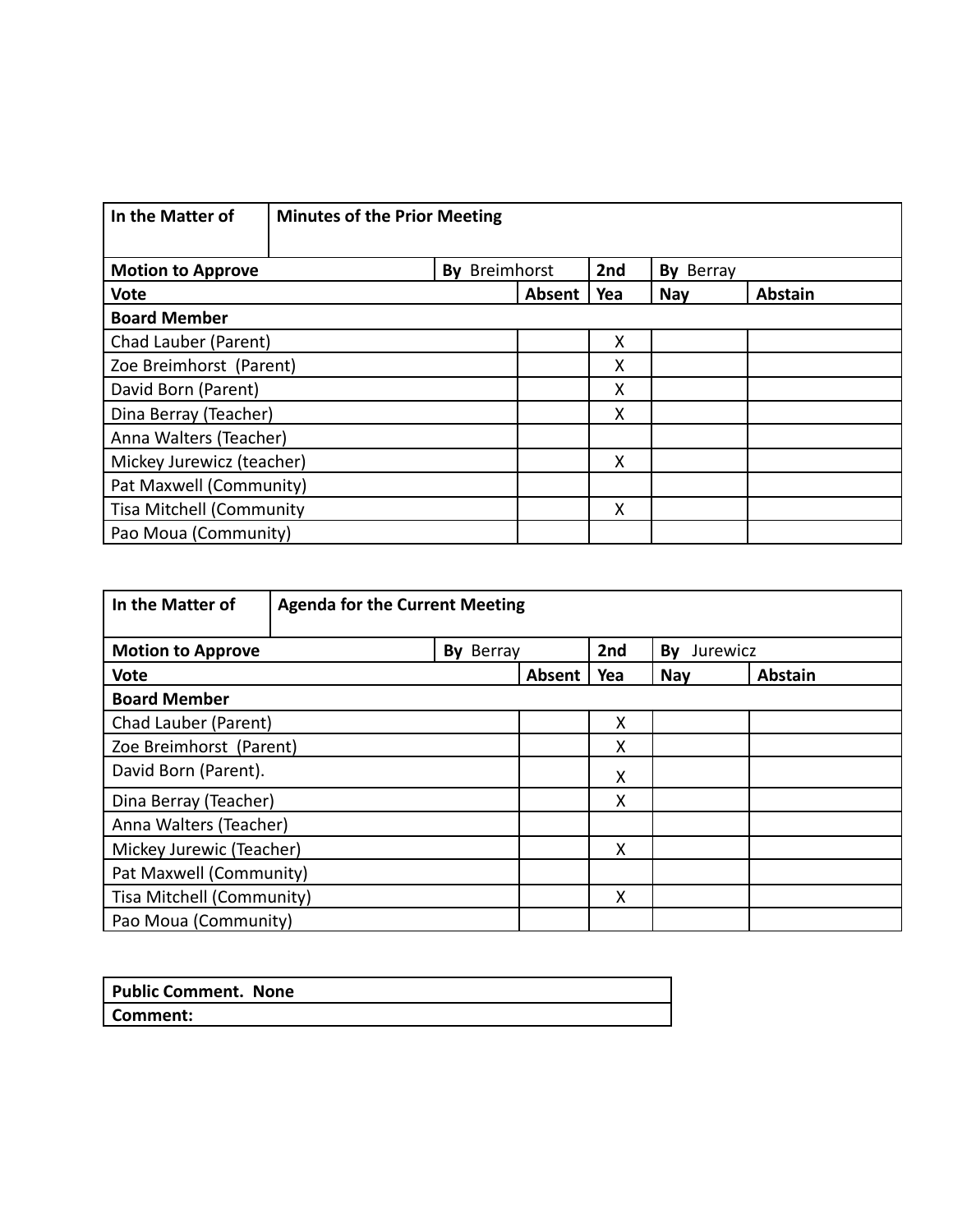| In the Matter of                                                                                                                                                                                                                                                                                                                                                                                                                                                  | <b>Financial Report</b>                                                |         |        |     |                  |                |  |
|-------------------------------------------------------------------------------------------------------------------------------------------------------------------------------------------------------------------------------------------------------------------------------------------------------------------------------------------------------------------------------------------------------------------------------------------------------------------|------------------------------------------------------------------------|---------|--------|-----|------------------|----------------|--|
|                                                                                                                                                                                                                                                                                                                                                                                                                                                                   |                                                                        |         |        |     |                  |                |  |
| <b>Discussion led by Chad Lauber</b>                                                                                                                                                                                                                                                                                                                                                                                                                              |                                                                        |         |        |     |                  |                |  |
| <b>Comment:</b> Discussion focused on lease negotiations and the impact on our balance sheet (largely<br>cosmetic), Lauber asked Erickson to push for a resolution soon - negotiations are going quite well.<br>Born asked for an update on the Bergan KDV situation; Lauber, Maxwell, and Erickson expect three bids<br>from accounting firms in response to an RFP they issued. We need to give a 90 day advance notice if<br>terminating the current contract. |                                                                        |         |        |     |                  |                |  |
|                                                                                                                                                                                                                                                                                                                                                                                                                                                                   | Motion to Approve the report and to<br>adopt the working budget as the |         |        |     |                  |                |  |
| <b>Approved Budget</b>                                                                                                                                                                                                                                                                                                                                                                                                                                            |                                                                        | By Born |        | 2nd | Breimhorst<br>Bv |                |  |
| <b>Vote</b>                                                                                                                                                                                                                                                                                                                                                                                                                                                       |                                                                        |         | Absent | Yea | <b>Nay</b>       | <b>Abstain</b> |  |
| <b>Board Member</b>                                                                                                                                                                                                                                                                                                                                                                                                                                               |                                                                        |         |        |     |                  |                |  |
| Chad Lauber (Parent)                                                                                                                                                                                                                                                                                                                                                                                                                                              |                                                                        |         |        | X   |                  |                |  |
| Zoe Breimhorst (Parent)                                                                                                                                                                                                                                                                                                                                                                                                                                           |                                                                        |         |        | X   |                  |                |  |
| David Born (Parent)                                                                                                                                                                                                                                                                                                                                                                                                                                               |                                                                        |         |        | X   |                  |                |  |
| Dina Berray (Teacher)                                                                                                                                                                                                                                                                                                                                                                                                                                             |                                                                        |         |        | X   |                  |                |  |
| Anna Walters (Teacher)                                                                                                                                                                                                                                                                                                                                                                                                                                            |                                                                        |         |        |     |                  |                |  |
|                                                                                                                                                                                                                                                                                                                                                                                                                                                                   | Χ<br>Mickey Jurewic (Teacher)                                          |         |        |     |                  |                |  |
| Pat Maxwell (Community)                                                                                                                                                                                                                                                                                                                                                                                                                                           |                                                                        |         |        |     |                  |                |  |
| Tisa Mitchell (Community)                                                                                                                                                                                                                                                                                                                                                                                                                                         |                                                                        |         |        | X   |                  |                |  |
| Pao Moua (Community)                                                                                                                                                                                                                                                                                                                                                                                                                                              |                                                                        |         |        |     |                  |                |  |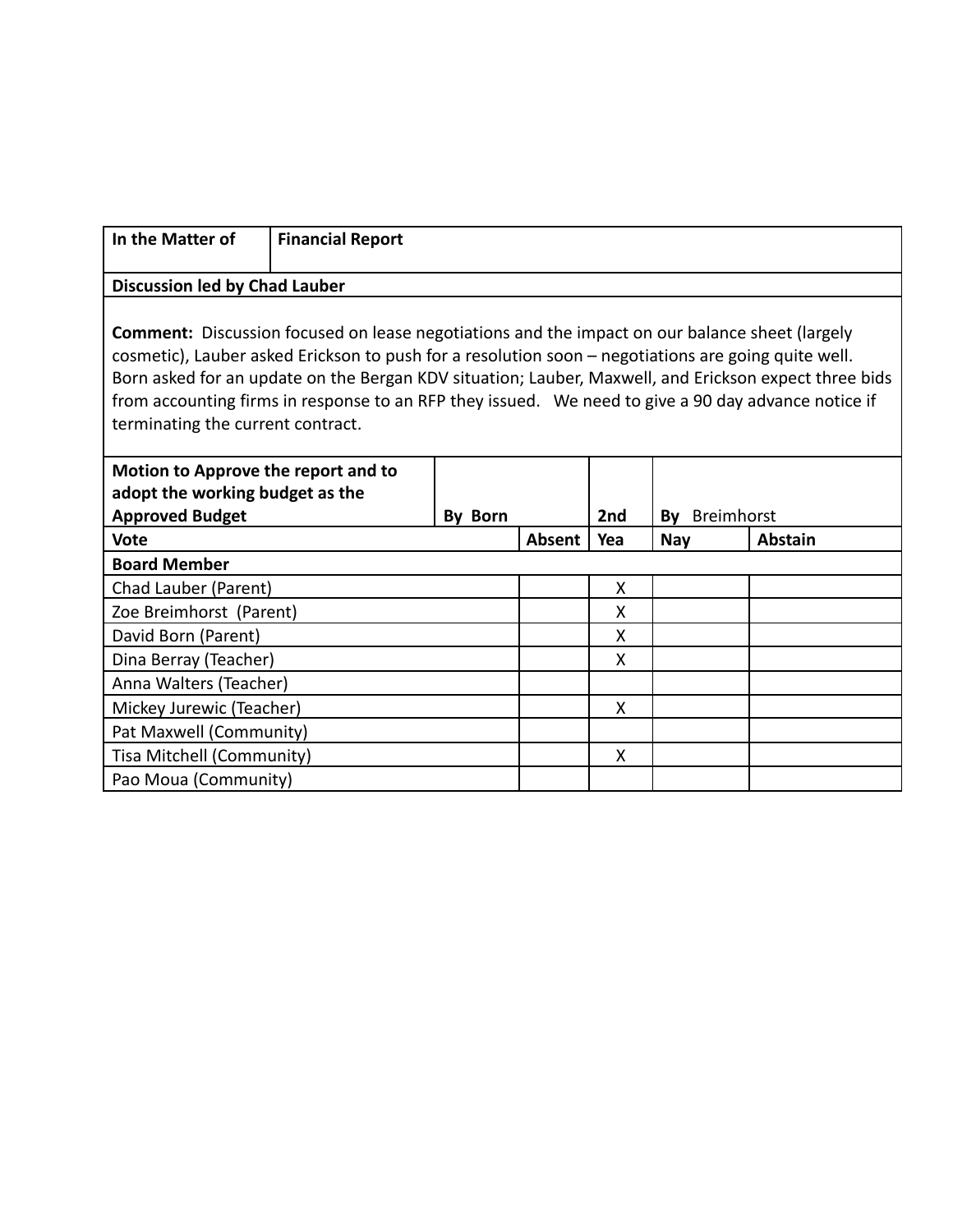| In the Matter of                                                                                          | <b>Policy 701 - Fund Balance Policy</b> |                  |        |     |            |                |  |  |
|-----------------------------------------------------------------------------------------------------------|-----------------------------------------|------------------|--------|-----|------------|----------------|--|--|
| Discussion led by Amy Erickson                                                                            |                                         |                  |        |     |            |                |  |  |
| Comment: A unanimous decision was made to table approval of this policy revision at the April<br>meeting. |                                         |                  |        |     |            |                |  |  |
| <b>Motion to: Table the motion</b>                                                                        |                                         | <b>By Lauber</b> |        | 2nd | By Born    |                |  |  |
| <b>Vote</b>                                                                                               |                                         |                  | Absent | Yea | <b>Nay</b> | <b>Abstain</b> |  |  |
| <b>Board Member</b>                                                                                       |                                         |                  |        |     |            |                |  |  |
| Chad Lauber (Parent)                                                                                      |                                         |                  |        |     |            |                |  |  |
| Zoe Breimhorst (Parent)                                                                                   |                                         |                  |        |     |            |                |  |  |
| David Born (Parent)                                                                                       |                                         |                  |        |     |            |                |  |  |
| Dina Berray (Teacher)                                                                                     |                                         |                  |        |     |            |                |  |  |
| Anna Walters (Teacher)                                                                                    |                                         |                  |        |     |            |                |  |  |
| Mickey Jurewic (Teacher)                                                                                  |                                         |                  |        |     |            |                |  |  |
| Pat Maxwell (Community)                                                                                   |                                         |                  |        |     |            |                |  |  |
| Tisa Mitchell (Community)                                                                                 |                                         |                  |        |     |            |                |  |  |
| Pao Moua (Community)                                                                                      |                                         |                  |        |     |            |                |  |  |

| In the Matter of                                                                                                                                                                                                                                                                                                                                                        | <b>Strategic Plan Update</b>      |  |  |  |  |  |  |  |
|-------------------------------------------------------------------------------------------------------------------------------------------------------------------------------------------------------------------------------------------------------------------------------------------------------------------------------------------------------------------------|-----------------------------------|--|--|--|--|--|--|--|
|                                                                                                                                                                                                                                                                                                                                                                         | Discussion led by: Zoe Breimhorst |  |  |  |  |  |  |  |
| Breimhorst summarized the meeting held on March 10 <sup>th</sup> to discuss the School's statement of values.<br>Berray and Born had submitted some comments and/or edits. Subsequent to discussion, value<br>statements were modified and adopted. Breimhorst will integrate all approved draft components and<br>present them at the April meeting for final approval |                                   |  |  |  |  |  |  |  |
|                                                                                                                                                                                                                                                                                                                                                                         |                                   |  |  |  |  |  |  |  |
| <b>Vote</b>                                                                                                                                                                                                                                                                                                                                                             |                                   |  |  |  |  |  |  |  |
| None Required                                                                                                                                                                                                                                                                                                                                                           |                                   |  |  |  |  |  |  |  |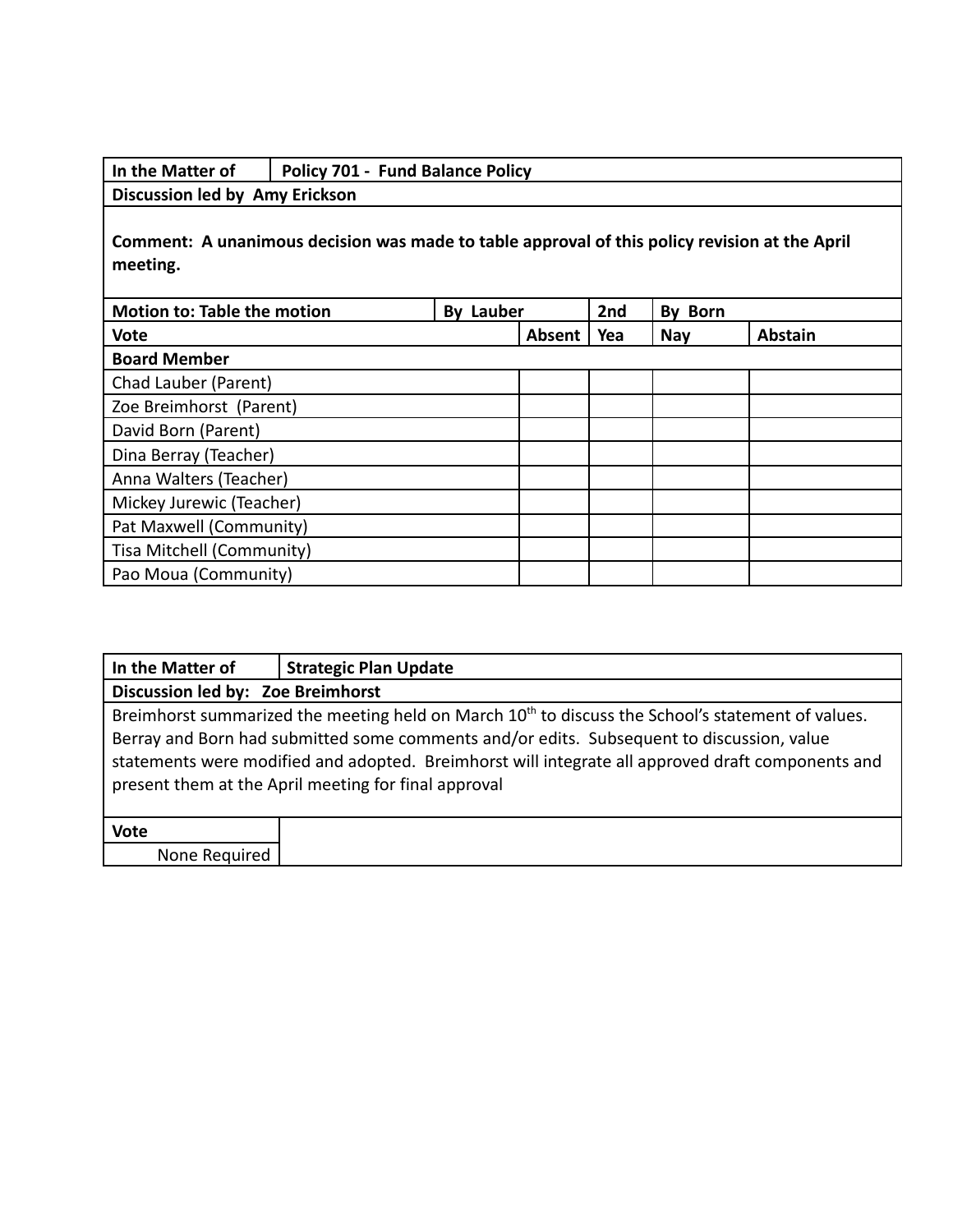| In the Matter of               | Director's Report |
|--------------------------------|-------------------|
| Discussion led by Amy Erickson |                   |

**Comment: In addition to customary reporting topics, Erickson requested Board support for a School decision to require masks and related Covid prevention measures until the end of the second week following Spring Break, 2022.**

| <b>Motion to Endorse Erickson's request</b> | <b>Born</b><br>By |        | 2nd | By<br><b>Berray</b> |                |
|---------------------------------------------|-------------------|--------|-----|---------------------|----------------|
| <b>Vote</b>                                 |                   | Absent | Yea | <b>Nay</b>          | <b>Abstain</b> |
| <b>Board Member</b>                         |                   |        |     |                     |                |
| Chad Lauber (Parent)                        |                   |        | Χ   |                     |                |
| Zoe Breimhorst (Parent)                     |                   |        | Χ   |                     |                |
| David Born (Parent)                         |                   |        | Χ   |                     |                |
| Dina Berray (Teacher)                       |                   |        | X   |                     |                |
| Anna Walters (Teacher)                      |                   |        | X   |                     |                |
| Mickey Jurewic (Teacher)                    |                   |        | Χ   |                     |                |
| Pat Maxwell (Community)                     |                   |        |     |                     |                |
| Tisa Mitchell (Community)                   |                   |        | Χ   |                     |                |
| Pao Moua (Community)                        |                   |        |     |                     |                |

## **Comment: Other than the motion, the Director's Report itself does not require a vote.**

| In the Matter of              | <b>School Climate Subcommittee</b>                                                                                                                                                                       |  |  |  |
|-------------------------------|----------------------------------------------------------------------------------------------------------------------------------------------------------------------------------------------------------|--|--|--|
| Discussion led by: David Born |                                                                                                                                                                                                          |  |  |  |
| Comment:                      | Deferred; Born and the Climate Sub-committee will consider Berray's suggestion<br>that some method be found for regular "teachers' reports" to provide the staff<br>perspective on matters at the School |  |  |  |
| <b>Vote</b>                   |                                                                                                                                                                                                          |  |  |  |
| None Required                 |                                                                                                                                                                                                          |  |  |  |

| In the Matter of | Adjournment                                                                  |     |             |                 |               |
|------------------|------------------------------------------------------------------------------|-----|-------------|-----------------|---------------|
|                  | <b>Comment</b> There being no further business, the Chair requested a motion |     |             |                 |               |
|                  | for adjournment.                                                             |     |             |                 |               |
| <b>Motion</b>    | To Approve                                                                   | Bv  | <b>Born</b> | 2 <sup>nd</sup> | None required |
| <b>Vote</b>      | By Consensus                                                                 | Yea | Nav         | Abstain         | Action        |
|                  |                                                                              |     |             |                 |               |